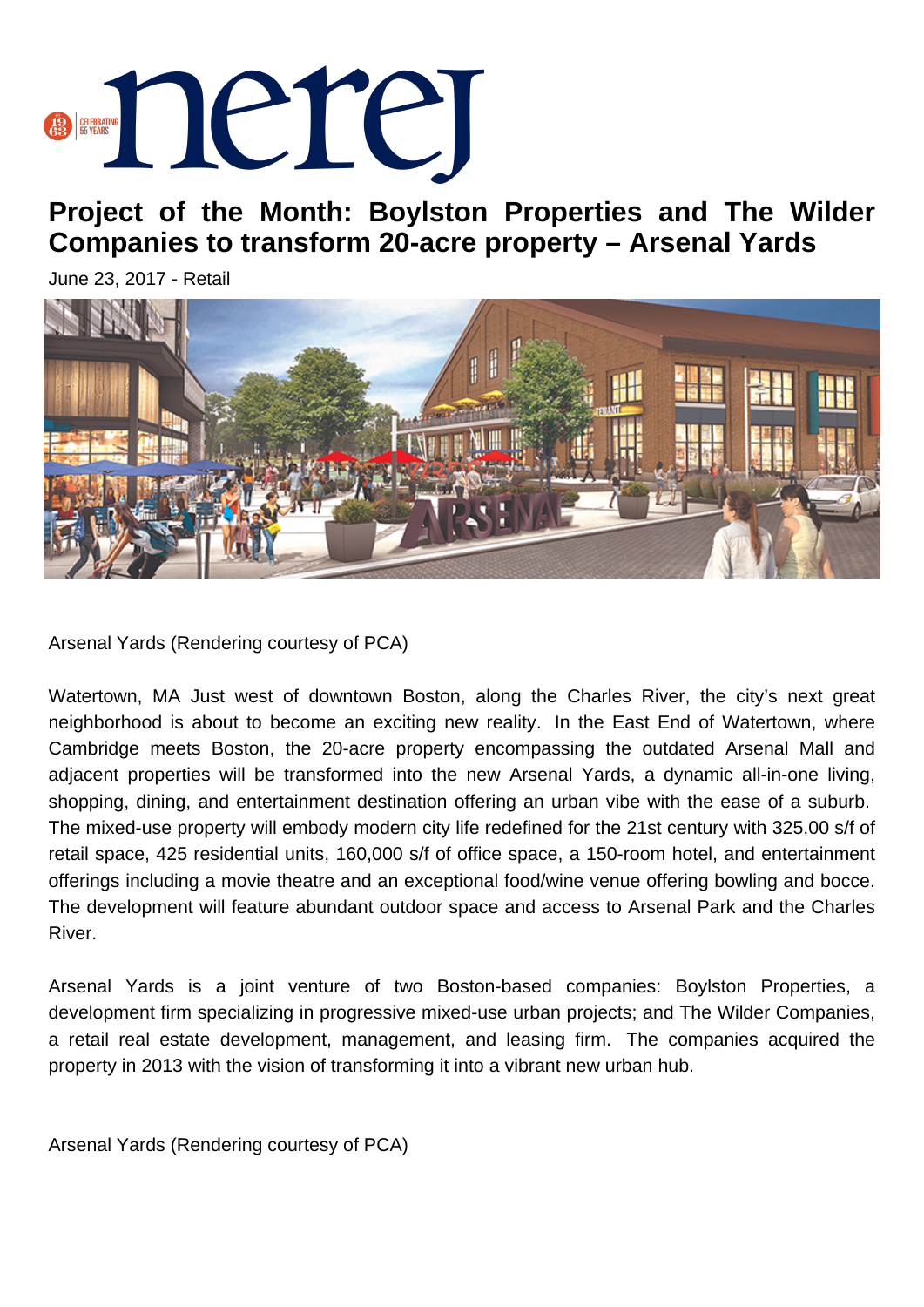"Like Boston, Somerville, and Cambridge, Arsenal Yards' exceptional location immediately inspired our vision for the property as a dynamic, connected destination," said Bill McQuillan, principal of Boylston Properties.

Set strategically at the intersection of community and convenience, Arsenal Yards is highly accessible to Greater Boston with 1.2 million residents and 993,000 employees within a 10-minute drive of the project. The area is growing rapidly, with 10,000 new residences built within a three-mile radius since 2010, and a projected growth of 17% within one mile of the property. Major surrounding businesses include athenahealth, Tufts Health Plan, New Balance, Bright Horizons, and Mt. Auburn Hospital.

For Tom Wilder, a Wilder Companies principal, Arsenal Yards embodies the firm's mission of shaping today's retail experiences by creating properties that surprise and delight with entertainment and lifestyle benefits. "Arsenal Yards will be an exciting, exceptional all-in-one destination to meet today's customer's high expectations with curated shops, a specialty grocer, chef-driven eateries, a premium wine store, boutique fitness studios and various entertainment offerings," said Wilder. "The opportunity to unite commerce, history entertainment, recreation, and social experiences at this property is incredible."

Aesthetically, Arsenal Yards, the name selected as a nod to the heritage of East End Watertown as a commercial hub for nearly two centuries, will offer an attractive mix of old and new, with creative architectural additions, respectful restoration and sustainability as priorities.

The two historic buildings that comprised the original Watertown Arsenal, an ordnance depot and small arms factory built in 1816, will be retained and restored, featuring re-exposed classic masonry and original steelwork. They will be reintroduced as street front retail and comprise roughly half of the total retail space. Additionally, the 20-acre neighborhood will have different sections, each with their own identities: The Woonerf – a Dutch word for "shared street" – will have residential overlooking a very pedestrian street with a European feel. There will be the ability to close off the streets for special events and music. The retail merchandising in the Woonerf will reflect its European feel.

Arsenal Yards (Rendering courtesy of PCA)

Main St. offers an urban vibe, with historic buildings on one side of the street and contemporary on the other.

River Green connects to the adjacent Arsenal Park, which fronts the Charles River. This will be a high-energy area with an interactive play space; highly activated with a direct connection to the park.

425 new residential units in various buildings throughout the property will offer a mix of living choices